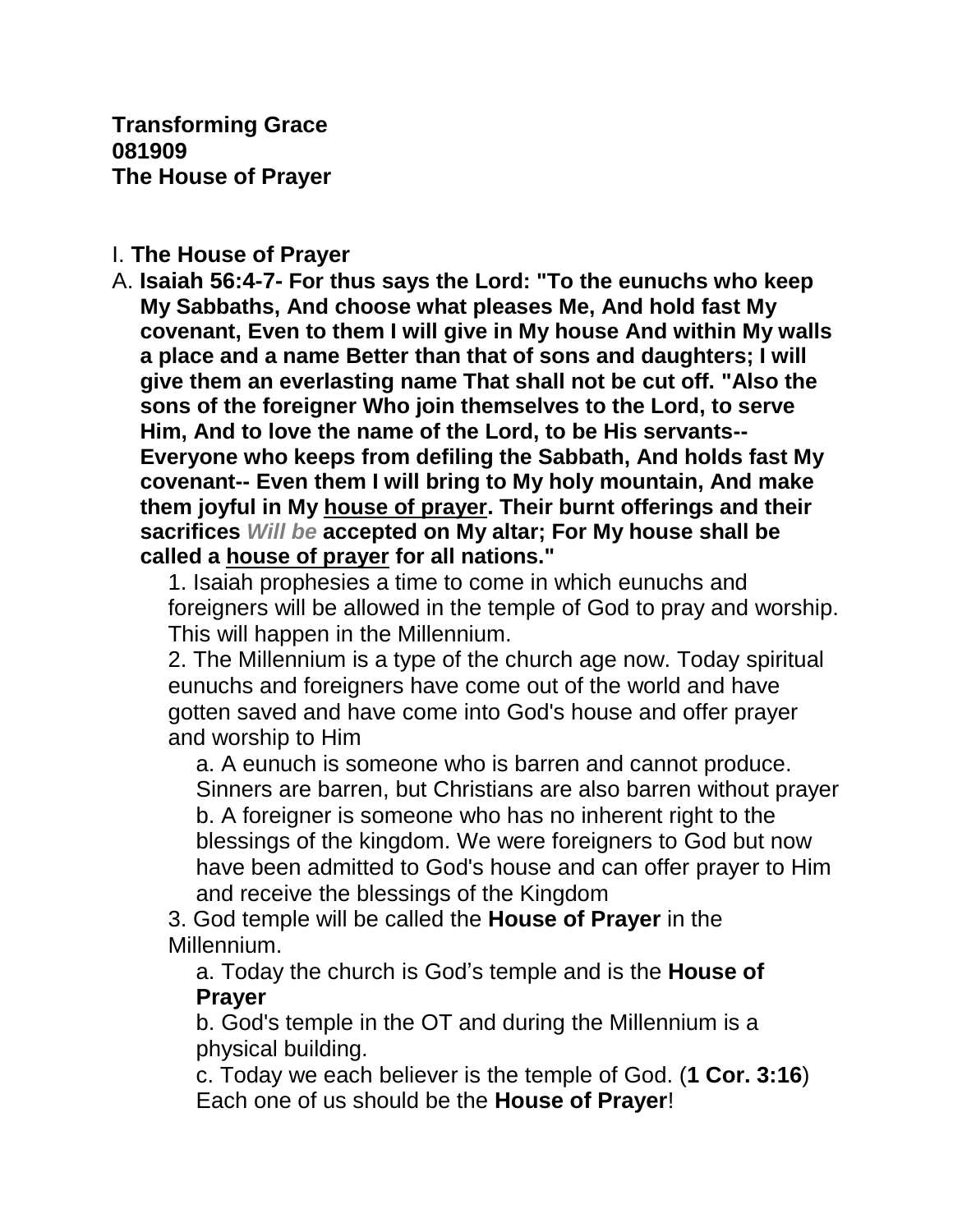4. If you went to eat at a restaurant called "**The House of Fish**" and looked through the menu and only saw one item of fish on the menu you would be confused. If you are a house of something then that is what should predominate and be most prevalent! Sadly in many churches and individual believers prayer is very lacking or is missing all together. The **House of Prayer** is not praying like it should! What is hindering it?

B. **Matthew 21:12-16-** Then Jesus went into the temple of God and drove out all those who bought and sold in the temple, and overturned the tables of the money changers and the seats of those who sold doves. **And He said to them, "It is written, 'MY HOUSE SHALL BE CALLED A HOUSE OF PRAYER,' but you have made it a 'DEN OF THIEVES.'" Then** *the* **blind and** *the* **lame came to Him in the temple, and He healed them. But when the chief priests and scribes saw the wonderful things that He did, and the children crying out in the temple and saying, "Hosanna to the Son of David!" they were indignant and said to Him, "Do You hear what these are saying?" And Jesus said to them, "Yes. Have you never read, 'OUT OF THE MOUTH OF BABES AND NURSING INFANTS YOU HAVE PERFECTED PRAISE'?"**

1. Jesus came to the House of Prayer in Jerusalem and did not find much praying. Instead He found sin, corruption, and the activity of man!

2. Jesus beheld the scene and righteous anger rose up and He cleansed His temple of everything that was stopping it from becoming a house of prayer. He drove out of the temple what was not of His Father and what was hindering it from being the **House of Prayer.**

3. Before Jesus could establish the temple as the house of prayer he first had to make it the **House of Purity**!

4. We are the **House of Prayer**, but before we can live that out we must first repent of and receive cleansing from the defilements of our life and heart and be the **House of Purity**. We must be willing to part with the idols and filth from our temple. If we will renounce the sins in our life, then Jesus will surely drive them out!

## a. **Prayer will keep sin out of our life, but sin will keep prayer out of your life**.

b. Someone who embraces sin in their heart will not pray much. Christians who do not pray much will end up being a den of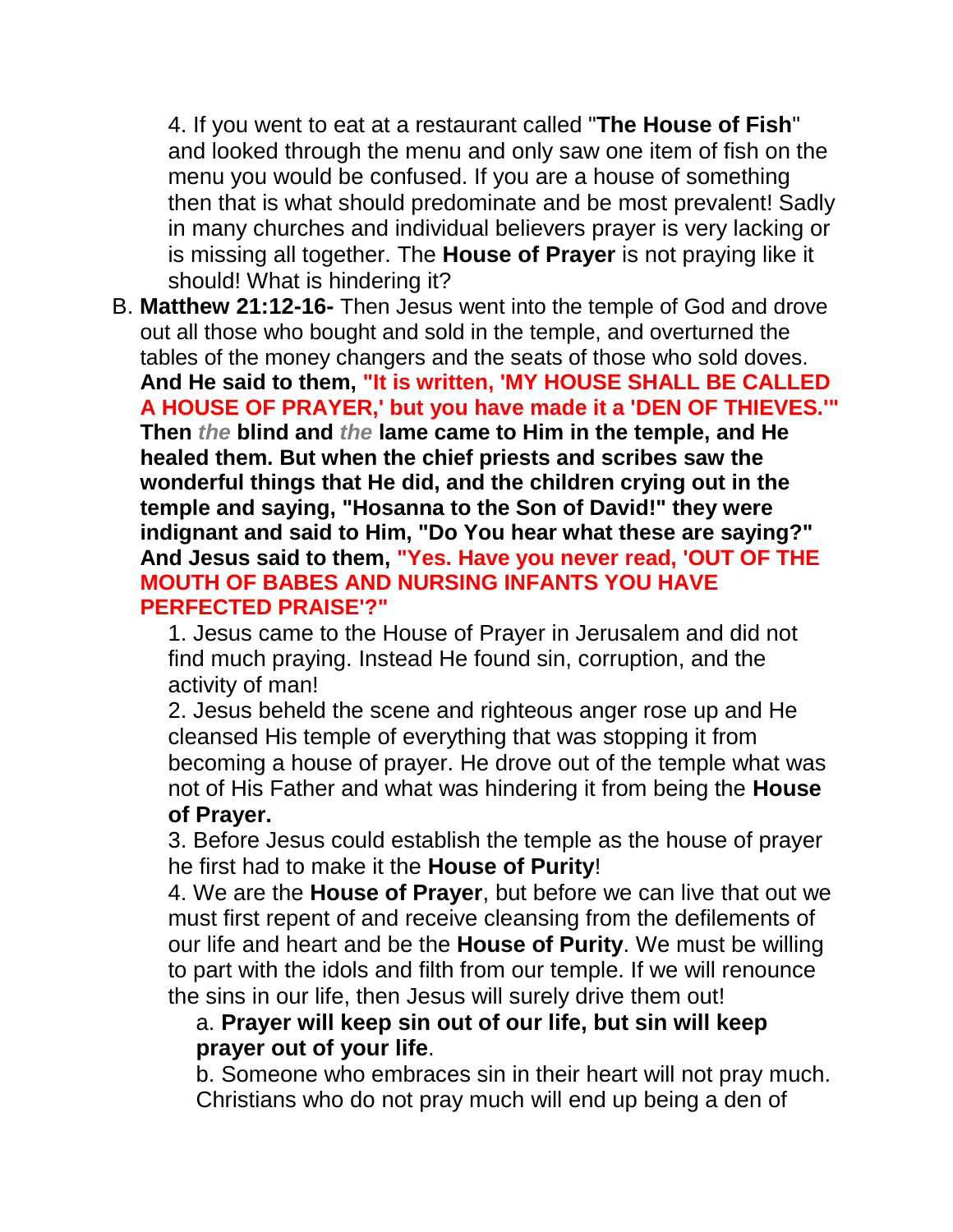thieves! Satan and demons are thieves who love to steal from Christians who are not praying. When we allow prayerlessness in our lives we become blinded and the enemy comes into our lives and steals from us. He has no authority to do it, but we allow him to because of our prayerlessness and blindness. c. We must begin with repentance and turn to God in prayer who will empower us to live holy.

5. Once the defilement was dealt with Jesus started healing the blind and the lame. Power started to flow in the temple and the blind and the lame were healed. When we repent of our sin of prayerlessness then God will to heal our blindness. The thieves will not be able to steal from us any longer! God also wants to heal the brokenness in our life, but power can only flow in the house of prayer. Once we become the **house of prayer** we will become the **House of Power**! If we are not spending significant time in prayer then the power of God will not be released. Prayer draws upon the power of God.

6. After Jesus healed, the children started worshipping and praising God. The Temple now had become a **House of Praise**! 7. We must first be the **House of Purity** to be the **House of Prayer**. Then we can become the **House of Power** and become the **House of Praise**

## **II. Righteous prayer**

A. All the forms of prayer we have in the New Testament we find in the Old Testament except one. It is praying the Spirit.

B. This form of prayer is Spirit inspired, Spirit led, and Spirit empowered.

C. This form of prayer comes out of our re-born righteous spirit. When we pray in the Spirit our spirit prays. (**1 Cor. 14:14**) I call this righteous prayer.

D. Praying the Spirit releases God out of the Holy of Holies of your spirit into your soul, body, and natural life.

E. Many things happen when you pray in the Spirit but I want to discuss just a few tonight.

1. You give thanks well when you start praying in tongues- (**1 Cor. 14:17**)- Thanksgiving is divine protocol in coming into God's presence. (**Ps. 100:4**) When you start praying in the Spirit you will